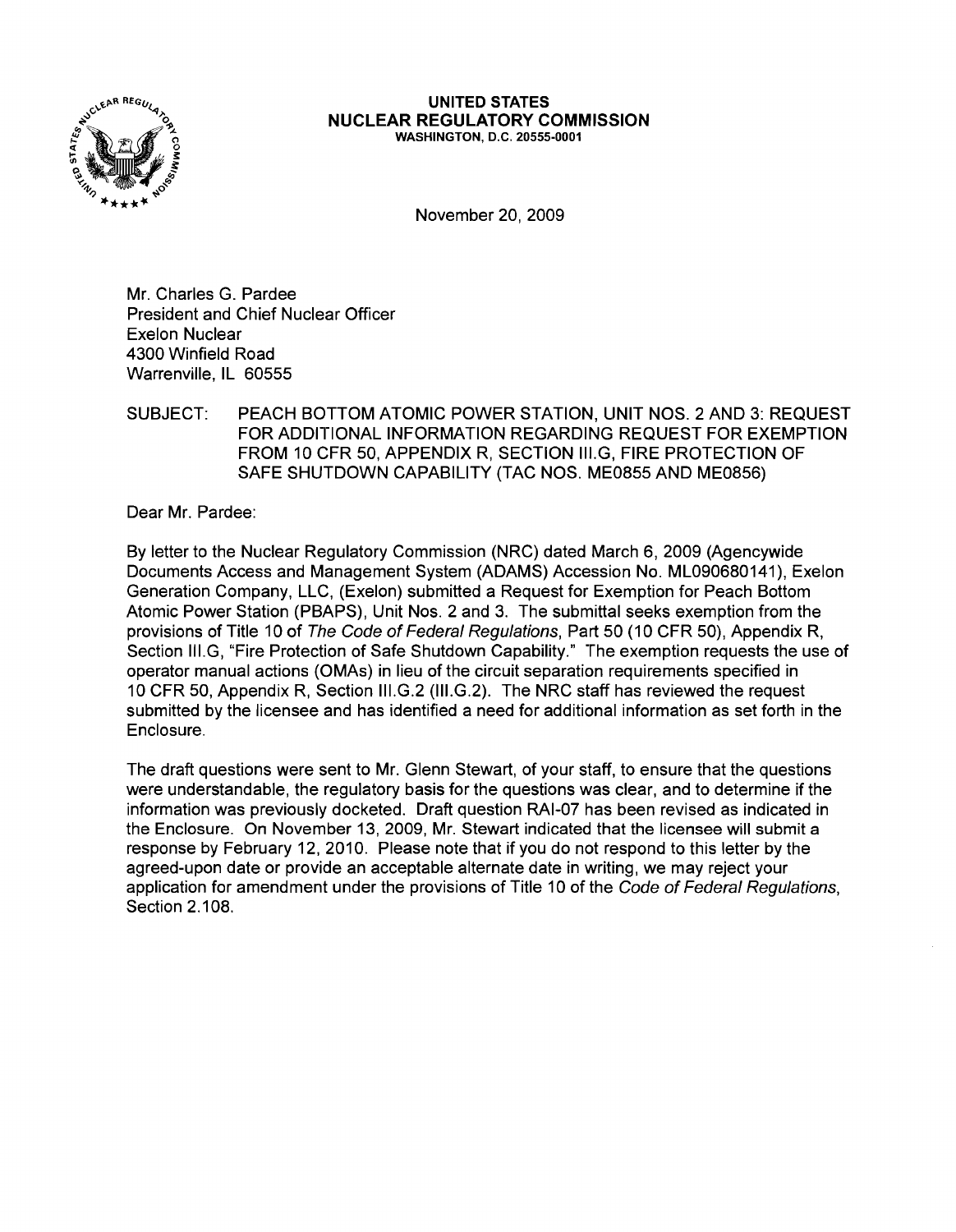C. Pardee  $-2$  -

If you have any questions, please contact John Hughey at (301) 415-3204.

Sincerely,

hoffer

John D. Hughey, Project Manager Plant Licensing Branch 1-2 Division of Operating Reactor Licensing Office of Nuclear Reactor Regulation

Docket Nos. 50-277 and 50-278

Enclosure: Request for Additional Information

cc w/encl: Distribution via ListServ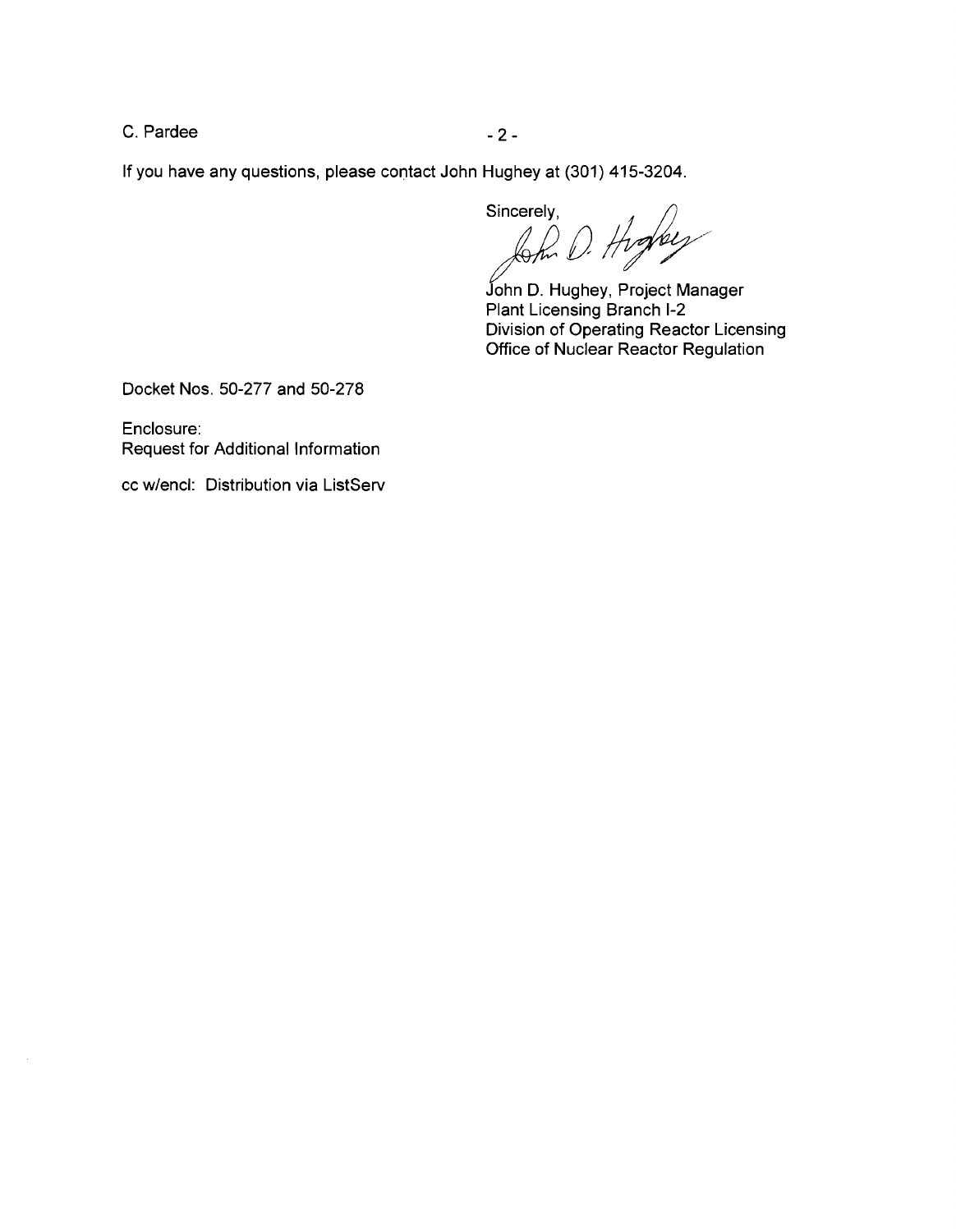# REQUEST FOR ADDITIONAL INFORMATION RELATED TO

## REQUEST FOR EXEMPTION FROM 10 CFR 50, APPENDIX R, SECTION III.G,

## FIRE PROTECTION OF SAFE SHUTDOWN CAPABILITY

## PEACH BOTTOM ATOMIC POWER STATION - UNIT NOS. 2 AND 3

## DOCKET NOS. 50-277 AND 50-278

By letter to the Nuclear Regulatory Commission (NRC) dated March 6, 2009 (Agencywide Documents Access and Management System (ADAMS) Accession No. ML090680141), Exelon Generation Company, LLC, (Exelon) submitted a Request for Exemption for Peach Bottom Atomic Power Station (PBAPS), Unit Nos. 2 and 3. The submittal seeks exemption from the provisions of Title 10 of The Code of Federal Regulations, Part 50 (10 CFR 50), Appendix R, Section III.G, "Fire Protection of Safe Shutdown Capability." The exemption requests the use of operator manual actions (OMAs) in lieu of the circuit separation requirements specified in 10 CFR 50, Appendix R, Section III.G.2 (III.G.2). The NRC staff has reviewed Exelon's submittal and determined that additional information, as described below, is needed to complete the review.

## **RAI-01 Circumstances for Review**

Section II of the attachment<sup>1</sup> contains background information on the proposed OMAs but does not contain a technical justification for the application of special circumstances in accordance with 10 CFR 50.12. Since, according to Section II, it is the licensee's position that the protective measures prescribed by III.G.2 represent an unwarranted burden on Exelon and are not necessary to meet the underlying purpose of the rule, provide the relevant details to support this position in response to RAI-01.1 and RAI-01.2 below. The response should demonstrate that defense-in-depth is provided such that operators are able to safely and reliably achieve and maintain safe shutdown capability. Note that it is the NRC staff's position that OMAs alone, regardless of their feasibility and reliability, do not meet the underlying purpose of the rule without specific consideration of the overall concept of defense-in-depth that is being applied in a particular fire area.

- RAI-01.1: Provide a technical justification of how the proposed arrangement achieves the underlying purpose of the rule.
- RAI-01.2: Provide an analysis that substantiates the claim of unwarranted burden and demonstrates that the hardship or other costs associated with the modifications

<sup>&</sup>lt;sup>1</sup> Attachment to Exelon Generation Company, LLC original application dated March 6, 2009, (ADAMS Accession No. ML090680141), "Operator Manual Actions Exemption Request," herein referred to as "the attachment"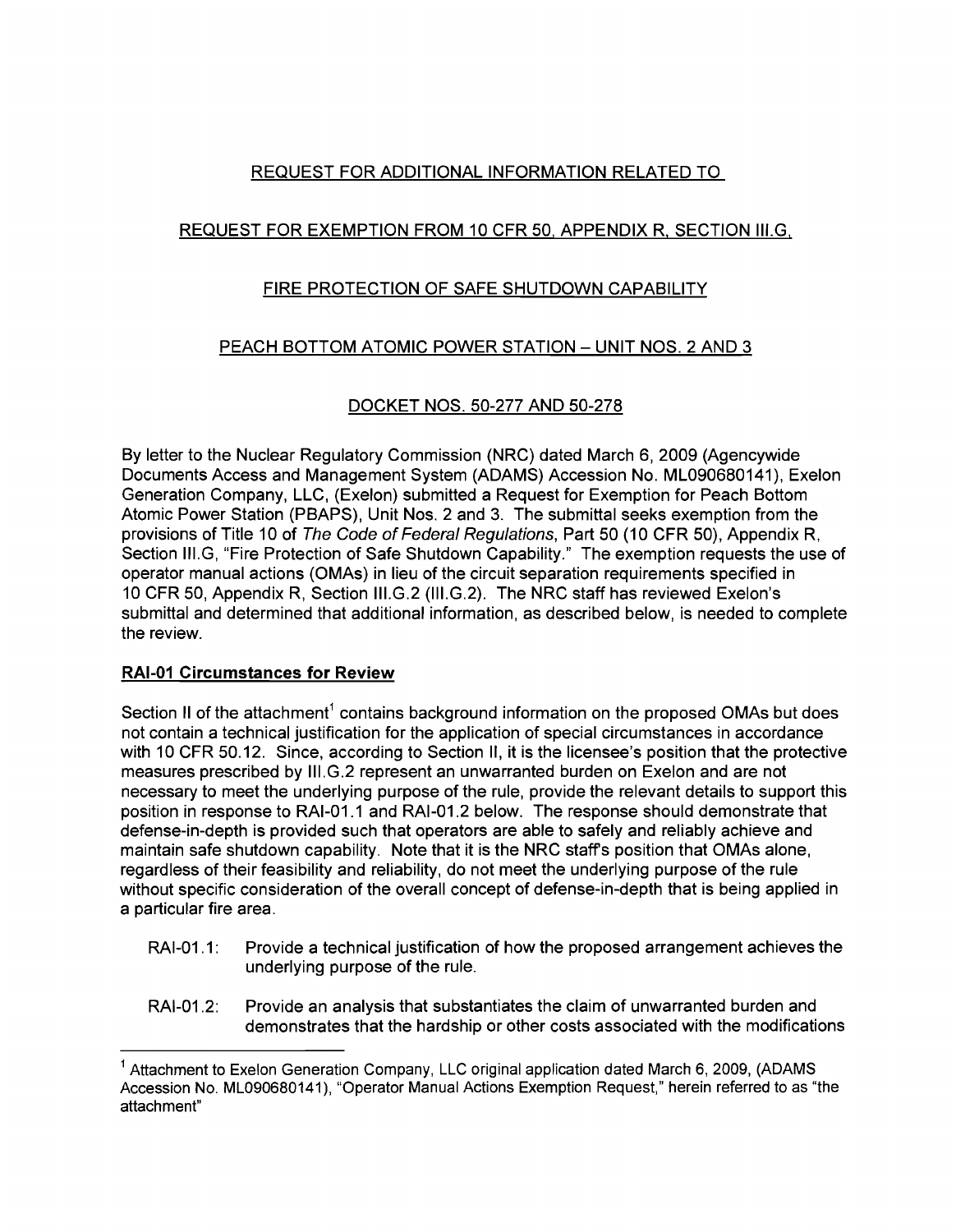noted as being required to achieve compliance are significantly in excess of those contemplated at the time the regulation was adopted, or are significantly in excess of those incurred by others similarly situated.

### **RAI-02 Ensuring That One of the Redundant Trains Is Free of Fire Damage**

Section II of the attachment asserts that the OMAs discussed in the request provide assurance that one train of systems necessary to achieve and maintain hot shutdown remains available in the event of a fire. Section II.C.1 contains a description of each of the OMAs and the time required to perform them but, does not state whether or how one of the redundant trains in a particular fire area is maintained free of fire damage. Section II.C.3 states that the analysis assumes that all potential fire damage identified for a fire area occurs instantaneously.

The method described in the request appears to demonstrate safe shutdown capability independent of the fire area of origin consistent with III.G.3, yet the request is for an Exemption from the requirements of III.G.2. III.G.2 specifically states that measures must be taken to ensure that one of the redundant trains remains free of fire damage and provides three options for accomplishing this. The use of OMAs is not explicitly included as a means of compliance in III.G.2. Section III.G.3 of Appendix R addresses alternative or dedicated shutdown capability independent of the fire area of origin and establishes a series of requirements to achieve and maintain safe shutdown capability.

- RAI-02.1: Confirm and state whether an Exemption from III.G.2 requirements is the appropriate request, since safe shutdown capability is provided independent of the fire area of origin.
- RAI-02.2: State the specific requirements of III.G.2 that are not met for each of the requested exemptions. For example, a lack of fire barriers, spatial separation, automatic suppression, etc.
- RAI-02.3: Provide a summary of the plant-specific features that compensate for the lack of III.G.2-required features, identified in RAI-02.2, for each of the requested exemptions. For example, note any enhanced defense-in-depth measures such as a lack of ignition sources and/or combustibles, more robust and/or supplemental detection and suppression systems and other physical or administrative controls.
- RAI-02.4: III.G.2 requirements provide defense-in-depth such that operators are able to safely and reliably achieve and maintain hot shutdown capability from the control room. Provide a technical explanation that justifies how the proposed methods will result in a level of protection that is commensurate with that intended by III.G.2.

#### **RAI-03 Other Evaluations**

Fire areas may have other exemptions or engineering evaluations that affect fire protection systems or safe shutdown capabilities.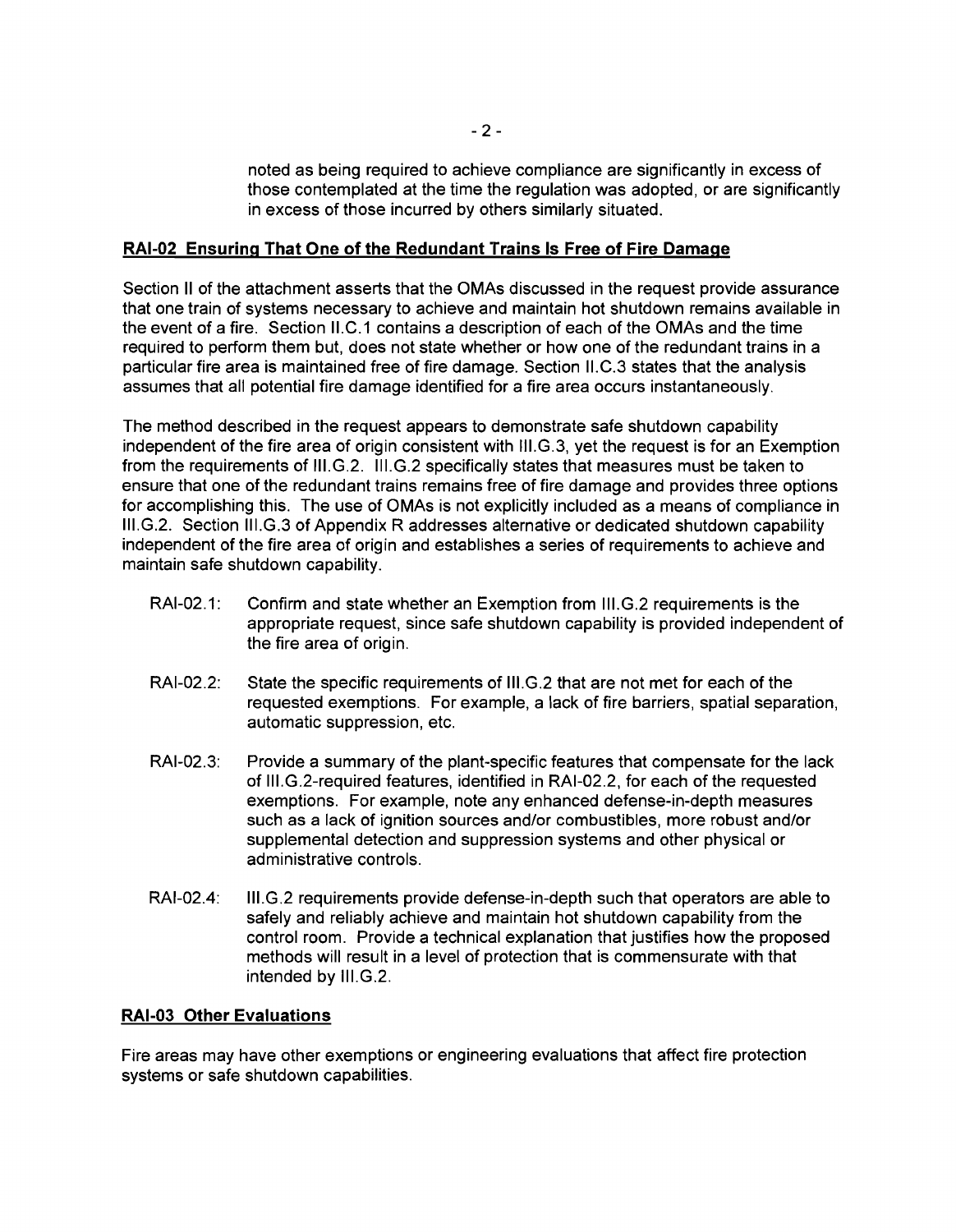RAI-03.1: Provide a discussion of any other exemptions or evaluations that impact this request in any way and provide a justification for why such impact should be considered acceptable.

#### **RAI-04 Standards and Listings for Systems and Barriers**

Section 11.8 of the attachment notes that several areas are equipped with various fire detection and suppression systems. However, the request does not state whether the systems have been designed and installed in accordance with recognized design standards.

RAI-04.1: Where fire protection features such as detection and suppression systems and fire rated assemblies are installed, describe the technical basis for such installations including the applicable codes, standards and listings.

For example:

- Section II.B.1 states that Fire Area 2 is equipped with a  $CO<sub>2</sub>$  system, pre-action sprinklers and wet pipe sprinklers. State whether these systems have been installed and maintained in accordance with a particular design standard or basis, e.g. National Fire Protection Association 13: "Standard for the Installation of Sprinkler Systems," 1985 Edition.
- Section II.B.2 states that Fire Area 4 is equipped with full area smoke detection that actuates a pre-action sprinkler system. State whether the detectors have been installed and maintained in accordance with a particular design standard or basis, e.g. National Fire Protection Association 72: "National Fire Alarm Code," 1985 Edition.
- Section II.B.4 states that Fire Area 6S is subdivided into various rooms and floors by heavy concrete barriers. State what the fire rating is for the barriers as well as any penetrations and whether they are designed and installed in accordance with a particular standard or listing. Also state whether fire areas are separated from adjacent fire areas and the rating and integrity of such barriers.
- Section II.B.4 states that Fire Area 6S has a water curtain type open head sprinkler system installed along the west side of the reactor building. State whether this system has been installed and maintained in accordance with a particular design standard or basis, e.g. National Fire Protection Association 13: "Standard for the Installation of Sprinkler Systems," 1985 Edition, and how it is activated
- RAI-04.2: Provide a technical justification for any deviations from codes, standards and listings by independent testing laboratories in the fire areas that could impact this evaluation.
- RAI-04.3: Provide a technical justification for any non-rated fire protection assemblies.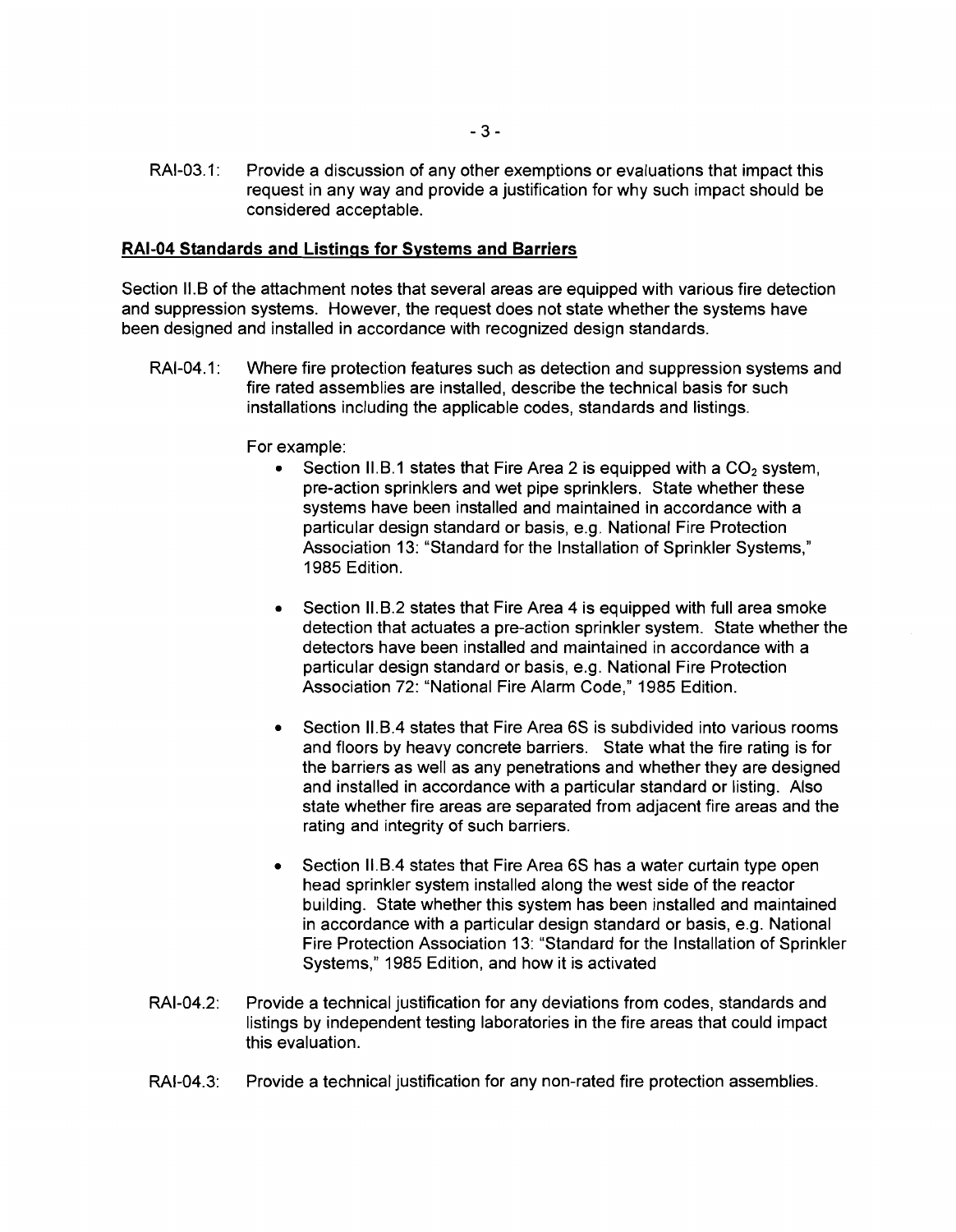### RAI-OS Time and Sequence Assumptions

Section II.C.3 of the attachment states that the analysis assumes that all potential fire damage identified for a fire area occurs instantaneously at the point of plant shutdown and that a 30 minute diagnosis time has been assumed for the OMAs except for those classified as "prompt." Section II.C.1 contains a discussion of the amount of time required to perform the OMAs verses the time available. This section also indicates that margins of safety range from 6 minutes to 113 minutes.

The request lacks a detailed description of the series of events that may occur prior to initiating the OMA procedures. For example, Section II.B states that Action C is a prompt action, which is comprised of a series of 6 tasks. This section goes on to state that Action C requires 15 minutes to perform with an assumed available time of 25-minutes but does not describe whether the procedure is initiated immediately upon activation of the fire detection system in Fire Area 2, or upon confirmation of a fire in that area, or upon some other form of indication. For this example, if the operators were to take more than 10 minutes to diagnose or confirm the fire and begin the procedure and the redundant components were damaged upon the onset of the fire, the total time to complete the procedure would exceed the 25-minute time limit. Therefore, sufficient time would not be available to assure safe shutdown.

RAI-05.1: Considering that a 30-minute diagnosis time is assumed for the non-prompt actions to account for challenges, unknowns, or delays, provide a justification that similar challenges are adequately accounted for in the "prompt" action timelines.

Section II.C.3 states that operators will know a fire condition exists from the onset of the event and that they will be aware of the location and size of the fire based on reports from the fire brigade.

- RAI-05.2: Describe the circumstances and assumptions needed to enter the OMA procedure. For example, describe the amount of time, and the technical basis, that has been assumed for detection and assessment of a postulated fire as well as the expected plant response to a postulated fire.
- RAI-05.3: Please provide an analysis and/or technical justification that demonstrates that the ability to detect a fire is sufficient to provide notification of a postulated event coincident to or before damage to the redundant trains occurs; or provide an analysis and/or technical justification to evaluate scenarios where the redundant components are damaged, before a fire has been detected.

#### RAI-OS Ignition Sources and Combustible Fuel Load

Section II.B of the attachment includes a description of the combustible fuel load in each of the fire areas in question and rates them as LOW, MEDIUM or HIGH. Items such as cable insulation, lube oil, silicon rubber and Class A materials are stated as being present in many of the fire areas.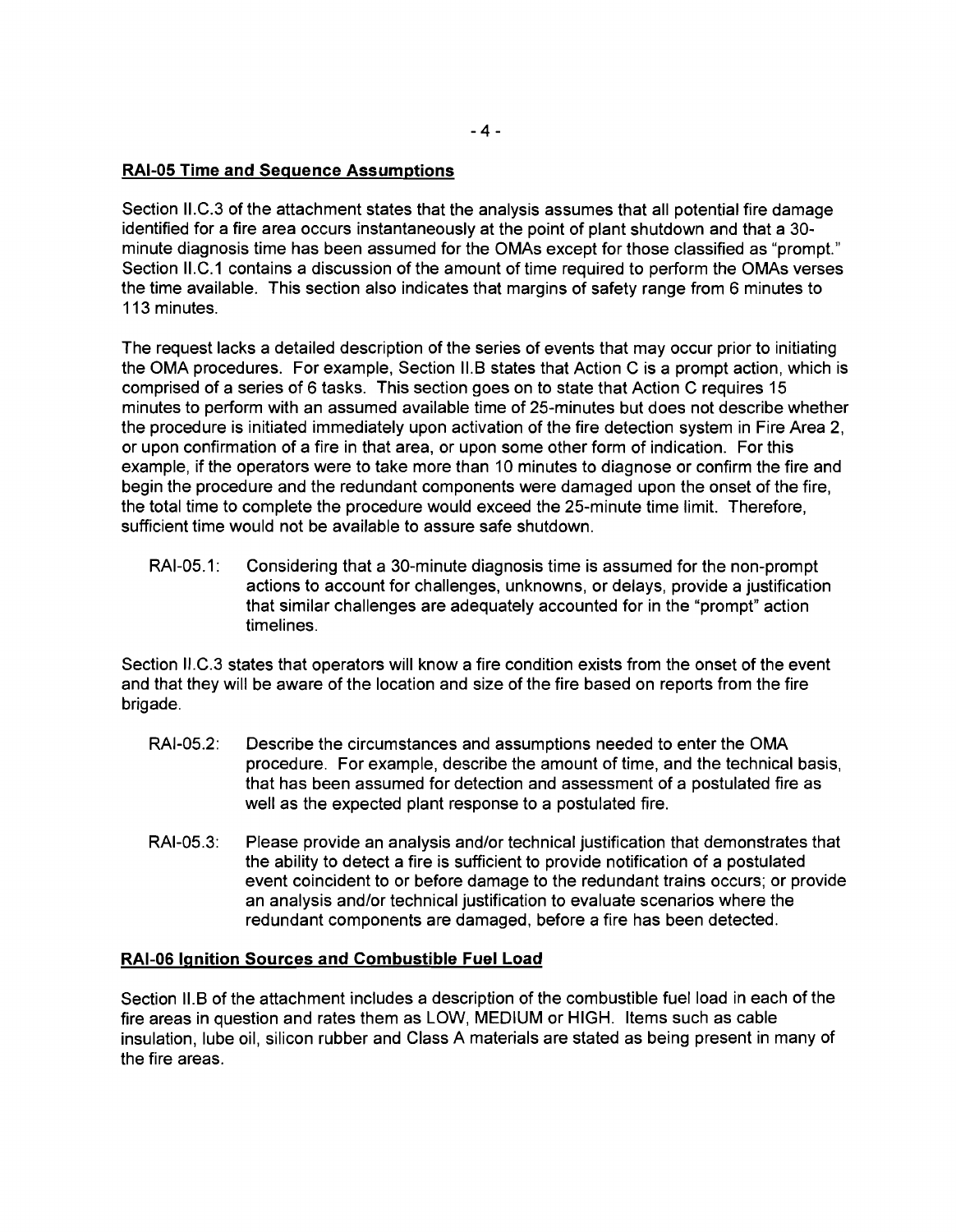- RAI-06.1: Provide critical details and/or assumptions regarding the fire hazards for each fire area included in the request. This information may include, but is not limited to:
	- The number, type and location of potential ignition sources.
	- The number and types of equipment that may exhibit high energy arcing faults, and the relationship between this equipment and any secondary combustibles.
	- The quantity of cables and other secondary combustibles and their relationship to potential ignition sources.
	- The cable type, e.g., thermoplastic or thermoset. If thermoplastic cables are used, provide a discussion of self-ignited cable fires.
	- • Ratings for cables, e.g., IEEE-383, etc. If not rated, justify why fire spread would be assumed to be slow.
	- Controls on hot work and transient combustibles in the area, and the proximity of secondary combustibles that could be impacted by a transient fire.
	- Dimensions of the rooms including ceiling heights.

### **RAI-07 Fire Area Proximity and Access**

Section 11.8 of the attachment describes each fire area and includes statements about the nature and/or rating of the fire area boundaries. However, Section 11.8 does not mention whether openings and penetrations exist and maintain the integrity of the rated barriers. The fire rating of the barriers is also not stated. Section II.C.1 does note that many of the fire areas have separate ventilation systems but does not discuss how and when these systems activate and whether they have been designed to transport products of combustion without causing additional damage to equipment or relocating the smoke to other fire areas.

- RAI-07.1: For adjacent fire areas or where operators will pass within close proximity of the fire affected area included in the request, provide a technical justification that demonstrates that a fire in the fire area of fire origin would not impact the performance of the OMA.
- RAI-07.2: State whether identified ventilation systems are used for smoke evacuation or fire brigade operations and provide a justification for the systems' capabilities.

#### **RAI-OS Fire Scenarios**

Section II.C.1 of the attachment describes each of the OMA procedures but does not state what fire scenarios have been considered for the postulated events. Also, the request includes discussions of equipment that may be available, but does not include a discussion of whether that equipment would be affected by the postulated events.

For example: For Fire Area 50, no information is provided to describe the spatial relationship between the combustible materials (i.e. cables, lube oil, thermo-lag etc.) and the safe shutdown equipment located in the fire area. Also, missing is a discussion of the relationship between the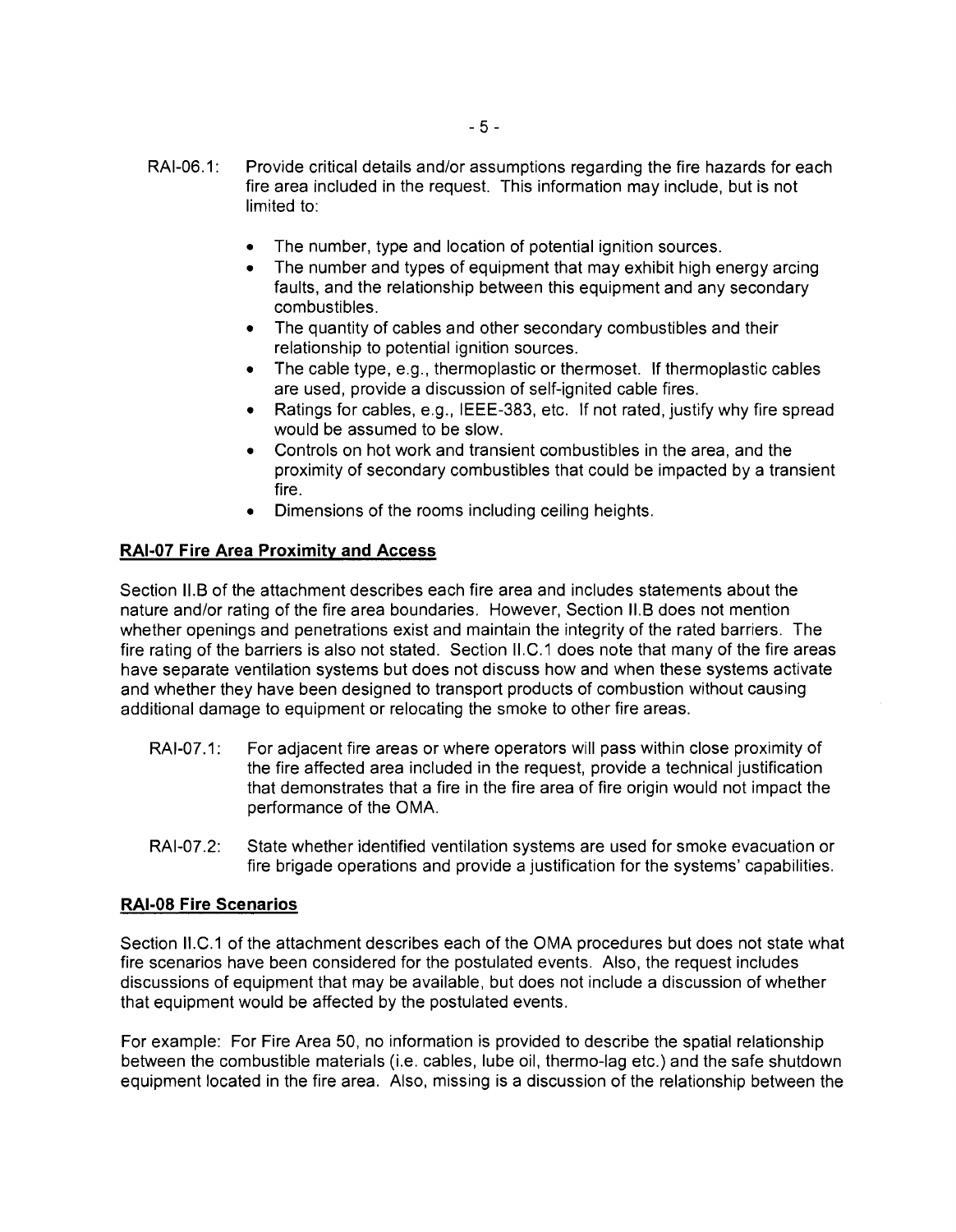two redundant trains in the area and whether they are located such that a single fire event could damage both buses.

Note that these questions are distinct from the RAI addressing Ignition Sources and Combustible Loading (RAI-06), which is generally focused on the combustibles in an area, whereas, this RAI addresses the specific relationship between ignition sources, combustibles and the redundant trains or other equipment that may be useful in assuring safe shutdown.

- RAI-08.1: For each OMA included in this request, describe the in situ and transient fire hazards (ignition potential and combustibles) in the fire area that have the potential to affect the redundant trains. Provide a description of the proximity of the redundant train equipment to in situ hazards and the spatial relationship between the redundant trains in the fire area such that if they are damaged, manual actions would be necessary.
- RAI-08.2: Provide a discussion of equipment that may be available and would provide an additional margin of safety. For example, in the description for Action A, the allowable time is based on no high-pressure injection sources being available. The response for Action A to this RAI should include a discussion of the fire scenarios that would cause failure of the high-pressure injection sources for the postulated fire scenarios.

#### **RAI-09 Travel and Performance Time Calculation**

- RAI-09.1: Section II.C.1 of the attachment states that Action U requires 8 minutes travel and performance time for restoration of a single bus and that there are a total of four buses to be restored. This would result in a total of 32 minutes  $(4 \times 8)$ for the travel and performance time but the request states 26 minutes. The same mathematical statement is made for Action V. Confirm how much time has been assumed for restoring the buses and provide the correct calculation.
- RAI-09.2: For Action GG, it is noted that the action requires the operator to obtain and use a plug-in test switch located outside the control room but does not state whether this time has been accounted for in the performance time. State whether this time is included in the 7-minute travel and performance time and state the total time required to perform the action.

#### **RAI-10 Fire Retardant Insulation**

Section II.B.1, et ai, of the attachment states that all exposed cables have fire retardant insulation, but does not describe the quality or certification of the fire retardant insulation.

RAI-10.1: Provide a description of the relevant technical information regarding the performance of the insulation and the technical basis for it being considered fire retardant. For example, include cable jacket and insulation construction, thermoset or thermoplastic; standards (IEEE 383, or others); and the manufacturer, product name, installation standard, and deviations from the standard (for applied coating), if applicable.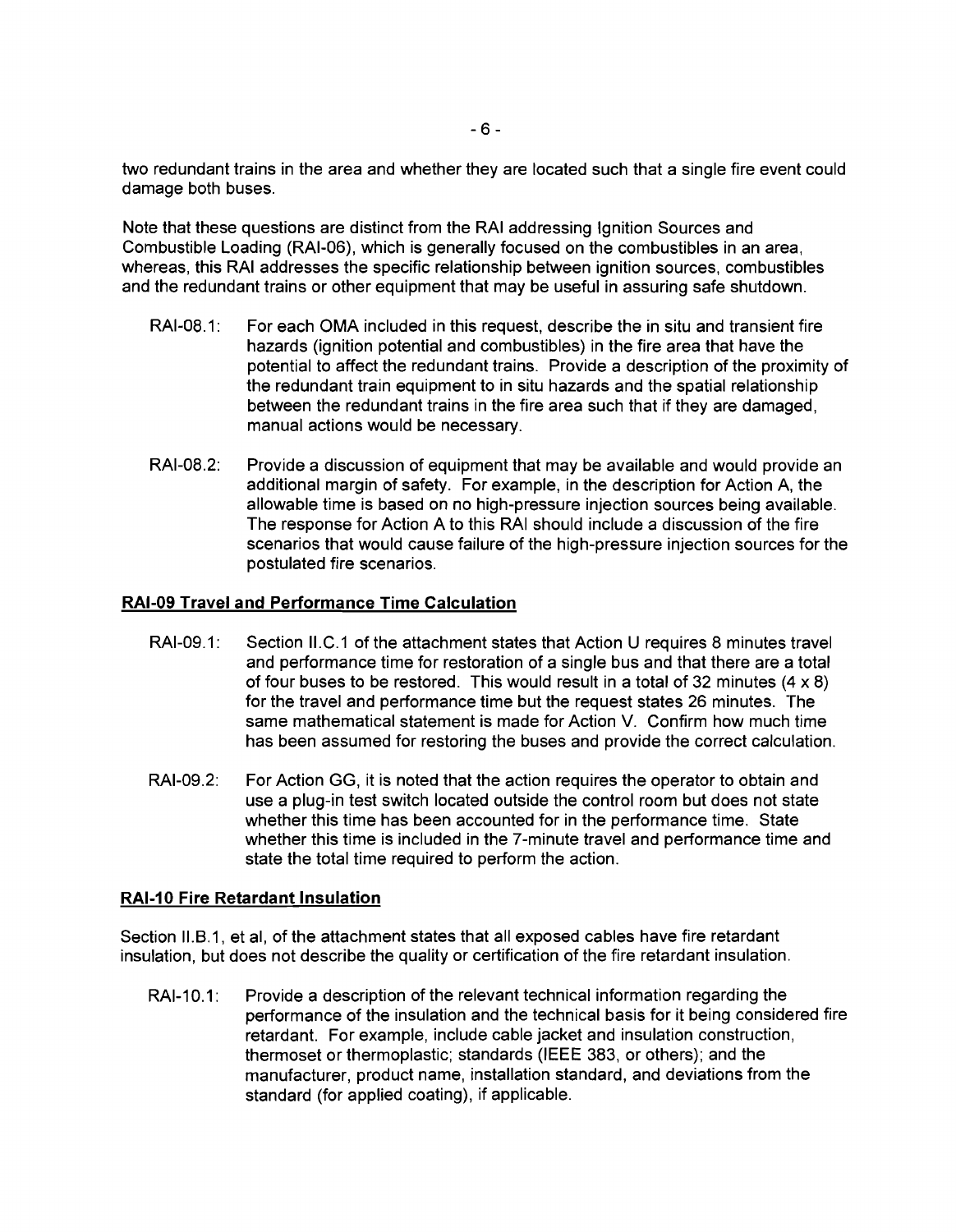In addition, Fire Area 26 is described as having cable insulation, but not fire retardant insulation.

RAI-10.2: Provide a detailed description of the different types of cable insulation used for different fire areas.

## **RAI-11 Total Estimated Time**

Section II.C.2 of the attachment provides a series of tables that summarize the OMAs that are performed in each fire area; however, these tables appear to indicate different total estimated time durations from what were provided in Section II.C.1. Specifically, it is not clear whether the 30-minute diagnosis time is included in the total estimated time or whether operators proceed to perform other activities once their initial tasks have been completed.

For example, a fire in Fire Area 57 (page 45 of the attachment) appears to require a single operator to perform multiple tasks as part of a sequence of tasks, but does not describe whether the individual operators will proceed to the next task once the first task is completed. For instance, it is not clear whether Operator 1 will continue to their second task after the assumed 12-minute estimated time. It is also not clear whether the estimated and/or allowable times are additive. Operator 1 is responsible for a 12-minute task, a 5-minute task and a 110-minute task but the allowable time is noted as being 150 minutes. This would result in a safety margin of 23 minutes or a 7-minute deficiency, if a 30-minute diagnosis time is needed.

RAI-11.1: Elaborate on what the 30-minute diagnosis time has been assumed to account for and whether it has been included in the total estimated time for all of the non-prompt OMAs in the request. Also, indicate whether any diagnosis time has been accounted for in the prompt action estimated times or why diagnosis time is not necessary.

## **RAI-12 Identification and Uniqueness of OMAs**

Section II.C.1 of the attachment describes Actions A through GG and Section II.C.2 contains tables indicating the fire areas for which the OMAs would be necessary, however, it is not clear which fire areas the OMAs are located in.

RAI-12.1: Provide a description that includes the fire area of origin, fire area containing the OMA, total estimated/calculated performance time and allowable time for each of the OMAs in the request.